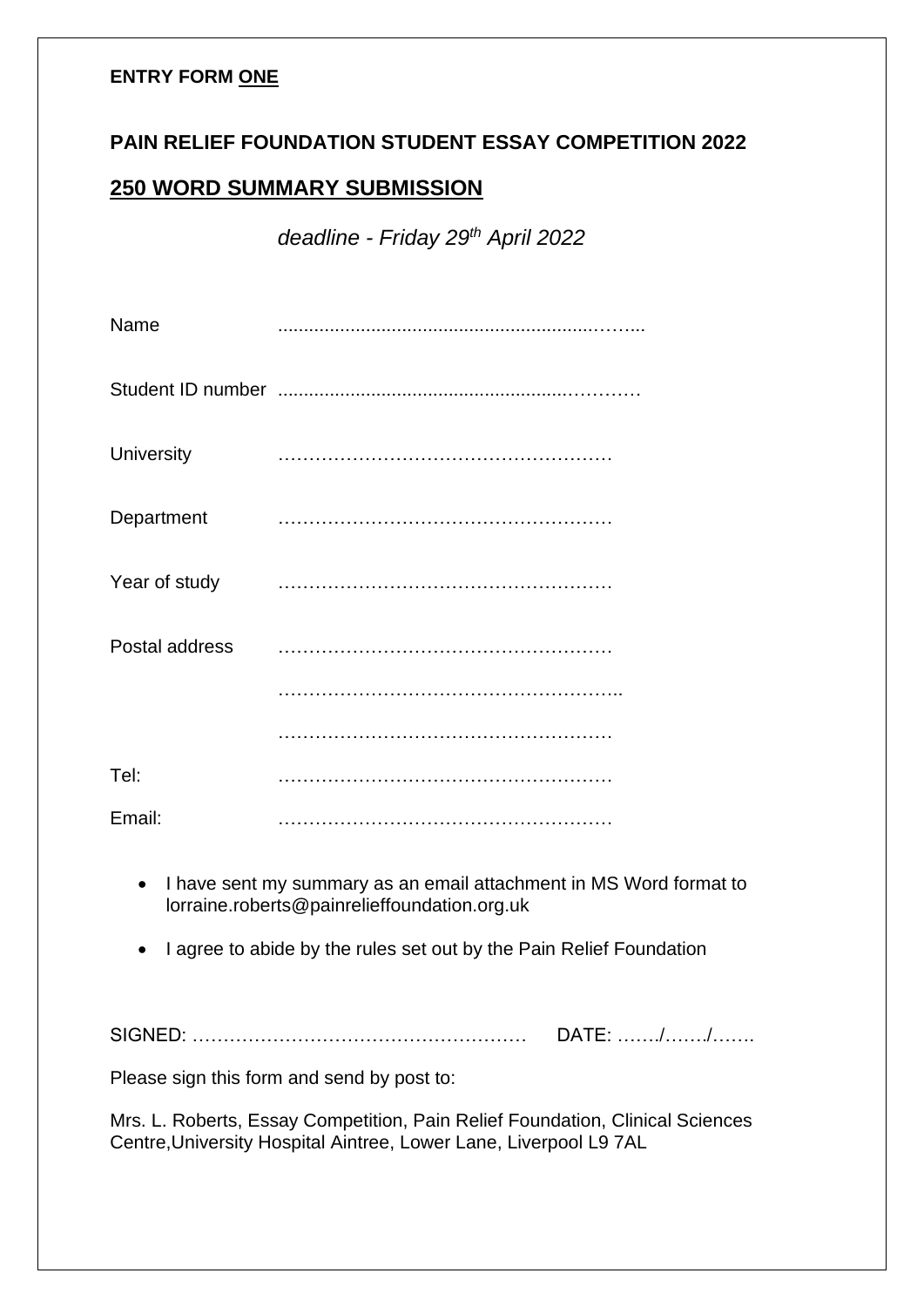### **ENTRY FORM TWO**

## **PAIN RELIEF FOUNDATION STUDENT ESSAY COMPETITION 2022**

# **ESSAY SUBMISSION – up to 3,000 words**

*deadline – Friday 30th September 2022*

| Name              |  |
|-------------------|--|
|                   |  |
| <b>University</b> |  |
| Department        |  |
| Year of study     |  |
| Postal address    |  |
|                   |  |
|                   |  |
| Tel:              |  |
| Email:            |  |

- I have sent my essay as an email attachment in MS Word format to lorraine.roberts@painrelieffoundation.org.uk
- I agree to abide by the rules set out by the Pain Relief Foundation

SIGNED: …………………………………………… DATE: ….../….../…...

Please sign this form and send by post to:

Mrs. L. Roberts, Essay Competition, Pain Relief Foundation, Clinical Sciences Centre,University Hospital Aintree, Lower Lane, Liverpool L9 7AL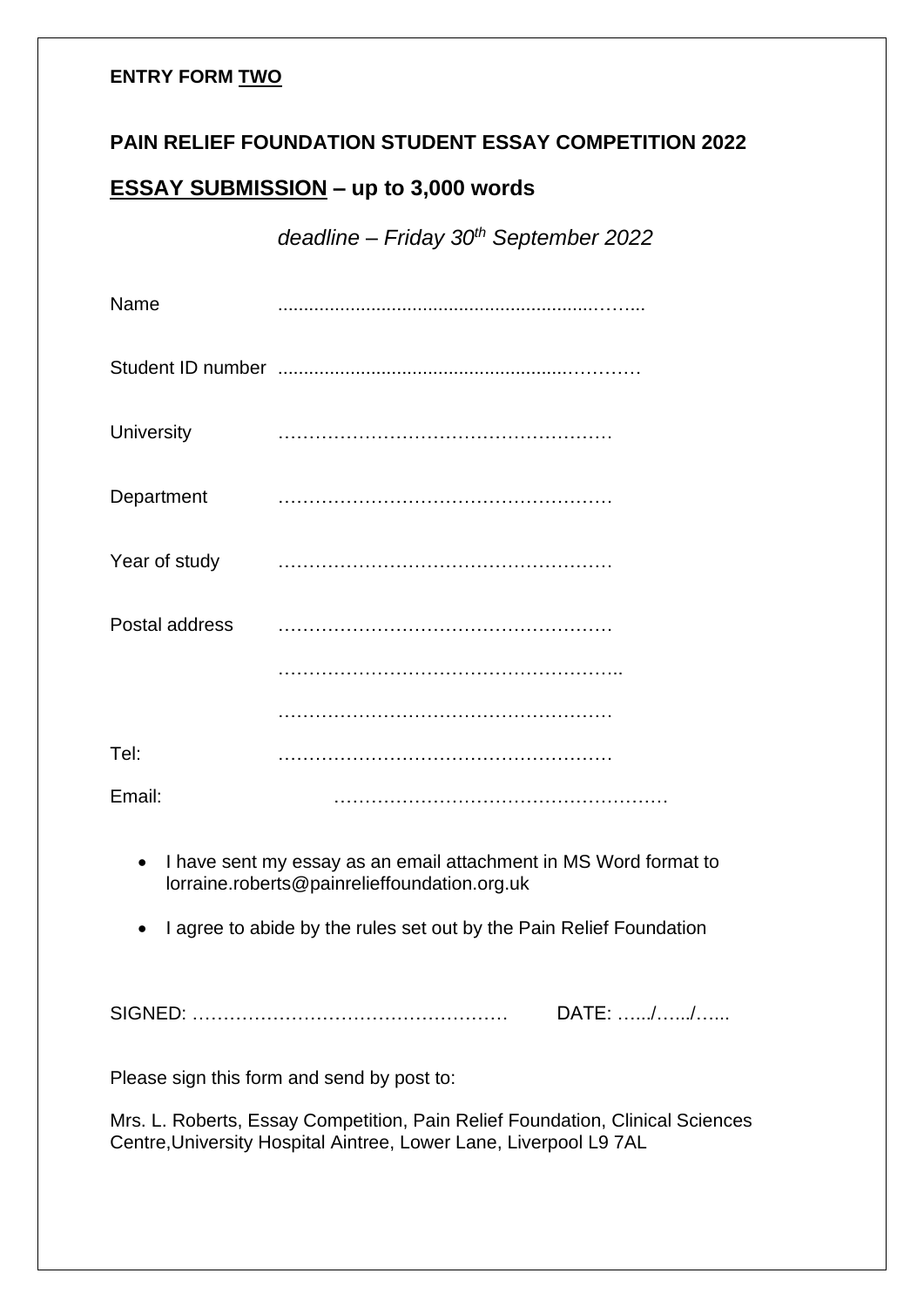### PAIN RELIEF FOUNDATION

# **RULES** - STUDENT ESSAY COMPETITION 2022

# **Please note that the competition is a two stage process.**

*The initial entry requirement (application) is a summary of your proposed essay (see rule 15 and onwards) required by Friday 29th April 2022. From this, applicants will be selected and invited to submit the full essay.*

- 1. The competition is open to Medical, Physiotherapy, Nursing, Occupational Therapy and Clinical Psychology Students on a UK pre-registration programme at the time of the summary entry submission.
- 2. The essay should be 3000 words or less. Essays of more than 3000 words will not be accepted. The word count does not include tables or references. **The judges are looking for a well written, original and interesting essay, rather than a scientific dissertation, that could be presented using Power Point slides to a Clinical Pain MDT, if successful.**
- 3. The essay topic must be about an aspect of **Chronic Pain**.
- 4. The entry must be well presented in MS Word format.
- 5. Please provide a **separate title page** showing the essay title, your name, your university, your department and the word count.

On all pages of the essay please put the essay title as a header, and the page number as footer. Your name, university, department or other identifiers should not appear on any page other than the title page, otherwise we will return the essay to you for modification.

- 6. Essay entries must be accompanied by a signed entry form sent by post (attached – Entry Form TWO). Essays received without a signed entry form cannot be accepted. We cannot accept essay entry forms or essays sent by fax.
- 7. Essays will be submitted as a Microsoft Word document email attachment sent to Lorraine.roberts@painrelieffoundation.org.uk using your university email account.
- 8. Both the entry form and the essay must reach the Pain Relief Foundation by Friday 30th September 2022 - late entries cannot be accepted. We cannot make allowances for postage or email failure etc. We will notify you when we receive your entry.
- 9. Only single author entries can be accepted.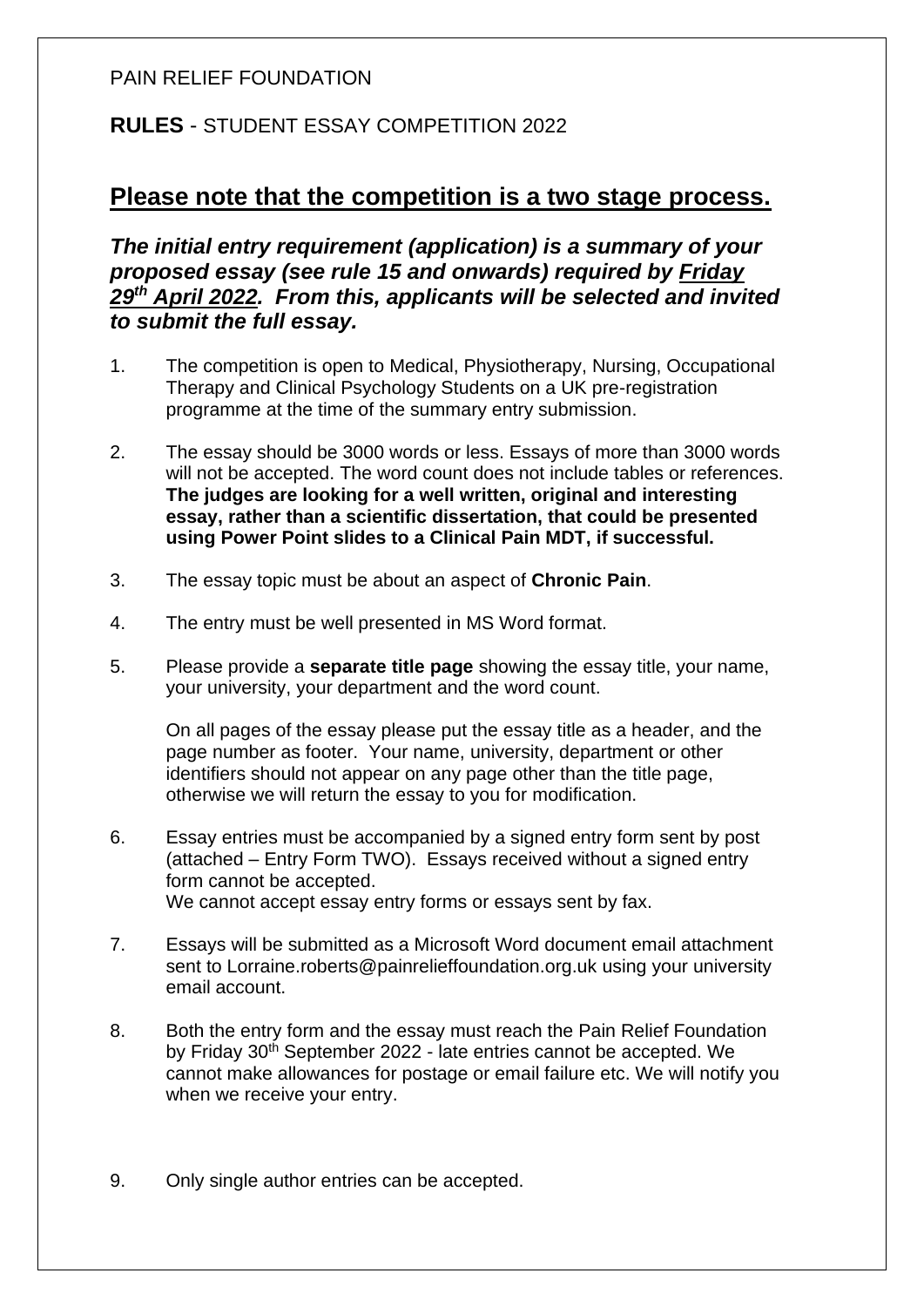10. You must be available to present your essay to the Pain Relief Foundation in December 2022 to the Walton Centre Clinical Pain MDT. There is some flexibility in the presentation date.

If the winner is not available to present their essay, then the prize will pass to the next best entrant who is available to present.

Reasonable travel and accommodation expenses, up to a maximum of £150 will be reimbursed by the Foundation if we ask you to present in person, subject to receipts being presented.

- 11. Relatives of staff or associates of the Pain Relief Foundation or the Walton Centre are not eligible for the competition.
- 12. Any suspicion of plagiarism will result in disqualification. We will assess all essays using plagiarism software
- 13. Essay writers will be notified of the results of the competition by the end of October 2022, by email. The three winners will receive a cheque for £500, after their presentation. There will be three second prizes of £100
- 14. The judges' decision is final for all aspects of the competition.

#### 15. **Prior to sending your essay we require a summary.**

The initial competitor entry requirement is a 250 word summary of the essay, with up to 4 references to provide: an outline of the topic, reason for selecting the topic, the scope of the essay, and a provisional conclusion.

- 16. The summary must be submitted by Friday 29<sup>th</sup> April 2022 late entries cannot be accepted. We cannot make allowances for postage or email failure etc. We will notify you when we receive your summary entry.
- 17. The PRF will select the best summaries from each discipline to progress to the essay phase.
- 18. Summaries will be submitted as a Microsoft Word document email attachment sent to lorraine.roberts@painrelieffoundation.org.uk using your university email account.

Both the summary entry form and the summary must reach the Pain Relief Foundation by Friday  $29<sup>th</sup>$  April 2022 (attached – entry form ONE).

19. You must provide a separate title page showing the summary title, your name, your university, your department and the word count. The references do not count towards the word count. The summary and references must be on a second single A4 page with the summary title as a header.